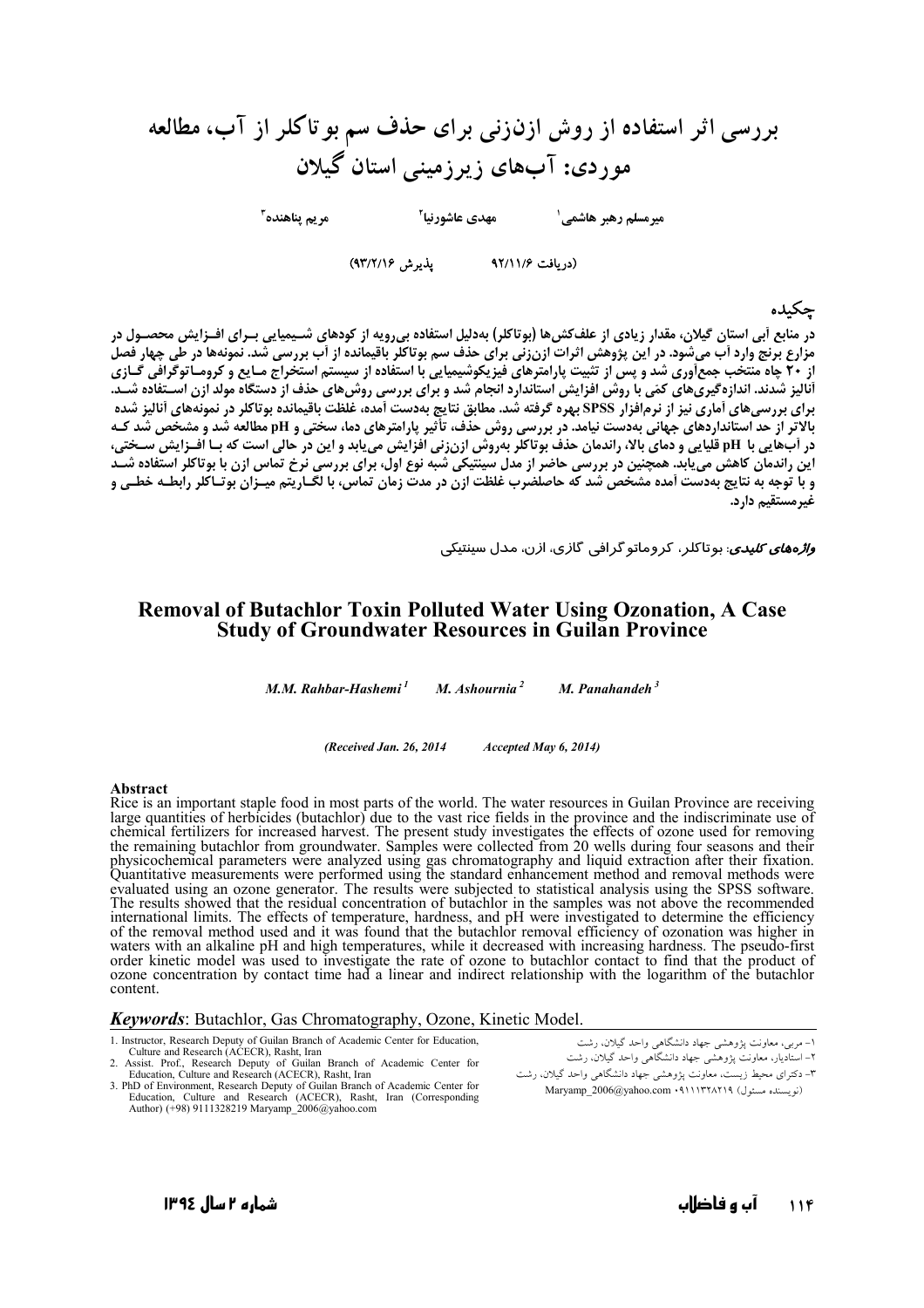۱ – مقدمه

امروزه استفاده فراوان از آفتكش هـا باعـث بـروز آلـودگي هـاي سیستمهای آبی شده است کـه ایـن خـود بقـای آفـتکـش۵مـا را در محصولات غذایی بههمراه دارد[۱]. مواردی از سمّیت آفتکش هـا در منـابع آب کشـور چـین گـزارش شـده کـه باعـث آلـودگی شـدید ســـبزيجات شـــده اســـت[٢ و ٣]. بوتـــاكلر يكـــي از مهـــمتـــرين آفتکشهایی است که در آفریقا و کشورهای آسیای جنوب شـرقی استفاده می شود. بو تاکلر علفکش کلرینـه اسـت کـه بـه آن بـهطـور گستردهای، برای کنترل علفهای برنج در آسیا توجه شده است[۴]. در مقابل آلایندههای مقاوم در خاکهای کشاورزی بوتاکلرمیتوانـد بر جمعیت میکربی خاک و فعالیتهـای آنزیمـی تـأثیر بگـذارد[۵ و ۶]. بوتاکلر در خاک در اثر تبخیر و تابش نور تجزیـه مـیشـود و یـا اینکه توسط میکروارگانیسمهای خـاک، ۵۰ بـار سـریع تـر تجزیـه میشود. بررسیها نشـان داده اسـت کـه علـفکـش۹هـا بـرای برخـی میکروارگانیسمها میتوانند منبع کربن باشند. بهعنـوان مثـال برخـی اوقــات بوتــاكلر بــا تنــوع چشــّـمگیري، بــر روي رشــد و فعالیــت میکروارگانیسمهای مفیـد در محـیط تـأثیر مـیگـذارد. بسـیاری از گـزارشهـا اثـرات مشـابه بـر روى تثبيـت نيتـروژن، از راه كـاربرد بوتاکلر در مزارع برنج را نشان داده است[۹-۷]. بهعلاوه تعدادی از <sub>یژو</sub>هشگران هشدار دادهانـد کـه بوتـاکلر موجـود در اکوسیسـتمهـاي آبی، عمدتاً بـرای میکروارگانیسـمهـایی ماننـد جلبـکـهـای سَـبز و ماهي ها يک خطر بزرگ محيط زيستي است[١٠ و ١١].

بعد از كاربرد شديد در مناطق حـذف علـفهـا، بوتـاكلر ممكـن است به آبهای اطراف بعـد از زهکشـی، آبیـاری و همچنـین از راه روانابهای کشاورزی وارد شده که خطرات آلودگی آب و سلامتی اکوسیستمهای آبی را بهدنبال دارد. اثرات استفاده از آفتکشهـا بـر جامعههای جانوری، عمدتاً ناشناخته است و اثرات عمدتاً وابسته بـه سمّیت، زمان انتشار و پایداری آفتکشها و زیر مجموعههـای آنهـا دارد. بوتاكلر بهطور گسترده توسط شركت مونسانتو آمريكا<sup>\</sup> توسـعه داده شده و برای مهار سنتز زنجیرههای طـولانی اسـید چـرب بـهکـار می, و د [۱۲].

گیاهان از طریـق ایجـاد ترکیبـات کربوهیـدارت و آمینـو اسـید. باعث پاییداری جمعیت هیای میکربی در محوطیه اطیراف ریشیه میشوندکه این ترکیبات، منابعی با ارزش غذایی بالا برای میکروارگانیسمها در اطراف ریشه بهشمار میروند[۱۳ و ۱۴]. بنابراین وجود جوامع بزرگ میکربی در اطراف ریشه، علامتی بـرای افيزايش تجزيسه مبواد شبيميايي از جمليه علىفكسش هيا است [۹، ۱۵ و ۱۶].

بوتاكلر همچنين باعث تغييـر در ژنـوم و سـاختار DNA در پستانداران میشود، این سم باعث جهش غیرمستقیم در هامسترها و موش های صحرایی میشود[۱۹ و ۲۰]. امروزه در حدود ۴۵۰۰ آفتکش در سراسر جهان استفاده میشودکه ۲۵ مدل آن برای جوامع گیاهی و جانوری، سمّیت بالقوه زیادی دارد. اکثر آفتکشها بهسرعت تجزيه نمىشوند و مدت طـولاني بـاقى مـىماننـد. مواجهـه موجوداتي چون ماهي با اين سموم، باعث تجمع و انباشت گسترده آن در بافتها شده و چون ماهیها در بالای هرم غذایی قـرار دارنـد و همچنــین از ارزش غــذایی بــالایی برخوردارنــد، مــیتواننــد در بلندمدت آسیبهای جبرانناپذیری به موجودات بزنند[۲۱].

اين مواد سمّى مى تواننـد بـا نفـوذ آب در لايـههـاى خـاك، بـه سفرههای آب زیرزمینی راه پیداکنندکه ورود آنها بـه منـابع تـأمین آب شرب می تواند بر سـلامتی انسـان و محـیط، تـأثیرات نـاگواری بگذارد. میزان بروز این ناگواریها به نوع ماده شیمیایی، مدت زمان استفاده. زمان در معـرض، غلظـت سـم ورودی و میـزان سـمّیت آن بستگی دار د[۲۲].

عـوارض سـوء بهداشـتي ناشـي از آفـتكـشهـا در كـل شـامل عوارض کوتاهمدت مانند درد در ناحیـه شـکمی، سـرگیجه، سـردرد، دوبيني، حالت تهوع، مشكلات چشمي و يوستي است و از عـوارض درازمدت آن می توان به افـزایش احتمـال بـروز مشـكلات تنفسـی، .<br>اختلالات حافظه. افسردگی، نواقص عصبی، سرطان و عقیمی اشاره کر د[۲۳].

بهتـرین روش پیشــگیری از بــروز خطــرات بهداشــتی و محیط زیستی ناشی از آفتکشها، جلوگیری از ورود آنها به منـابع آب است. درصورت کنترل نامؤثر و ورود این آلایندهها بـه منـابع آب، روشهای متداول تصفیه تأثیر چندانی در حـذف آنهـا نخواهـد داشت[۲۴].

اندازهگیری آفتکش بوتـاکلر در آبهـای آشـامیدنی در سـطح دنیا، در طی سالهای اخیـر، بـا روشهـای اسـتخراج مـایع-مـایع و میکرو استخراج فاز مایع و فاز جامد انجام پذیرفته است. در ایـران، سلیمانی و امینی در سال ۱۳۸۲، بـا روش اسـتخراج مـایع-مـایع و فـاز جامـد و روش GC-MS بوتـاكلر و فنـاتيون راّ در آب مـرداّب انزلي انداز،گيري كردند[٢٥].

بوتاکلر در زمینهای زراعی با رشد و تولیدمثل کرمهای خاکی مانند*ايزينا فتيدا*ً و *پريوينكس سانسي¢ريكوس* ٌ در ارتباط است. همچنین بوتاکلر باعث سمّیت ژنوم گربهماهیها، قورباغهها و وزغها میشود که این خود باعث شکستن اتصالات در DNA میشود[۱۷ و ١٨٨].

 $2$  Eisenia fetida

 $3$  Perionyx Sansibaricus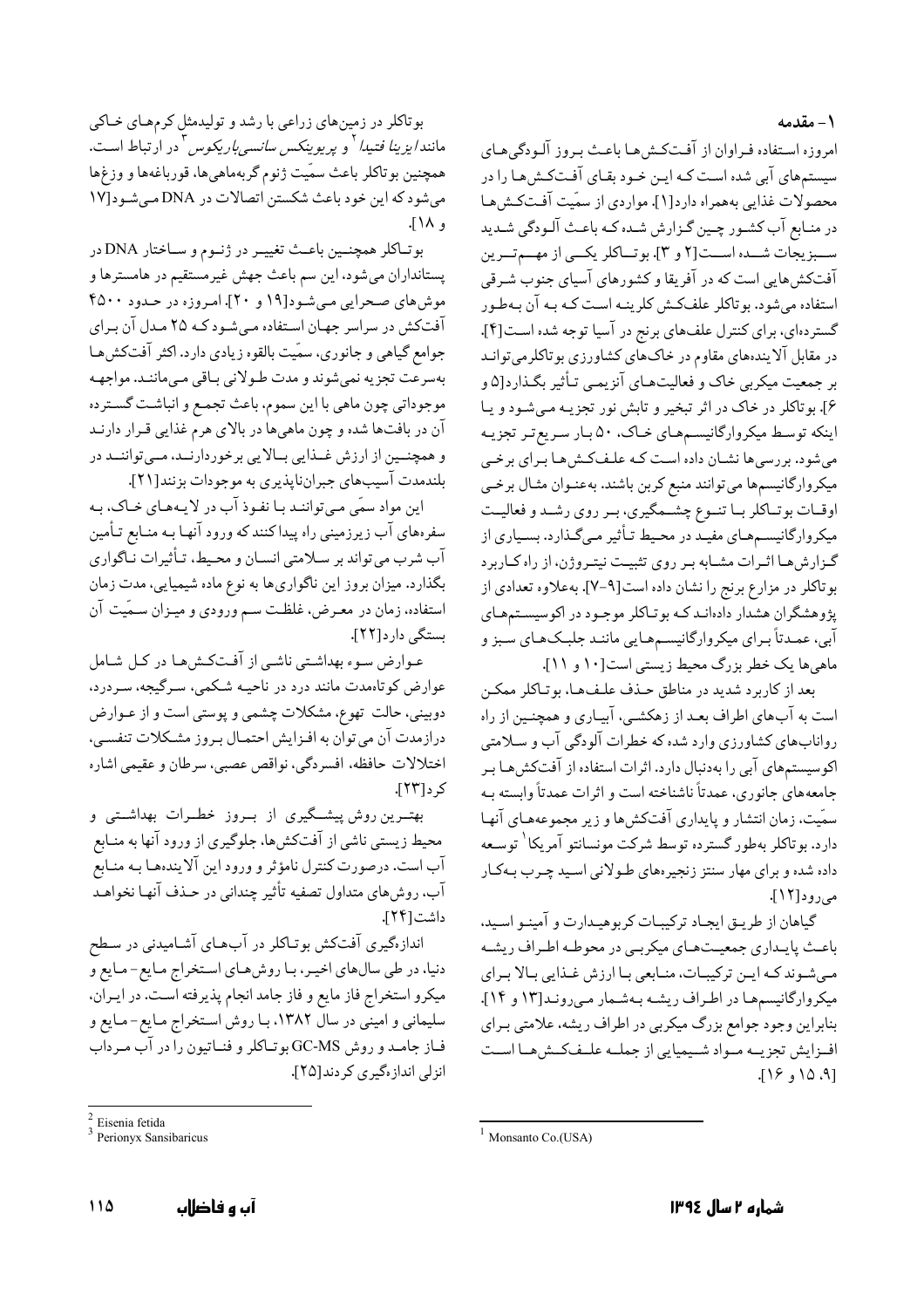یکی از مهـم تـرین رویکردهـا بـرای تصـفیه آب، اسـتفاده از ازن است. ازن در تصفیه آب و پساب عاملی اکسیدکننده و میکربکش است و در محیط آبی خصوصیات مشابهی باکلر دارد. خصوصیات میکربکشبی ازن بیـانگر پتانسـیل بـالای اکسیداسـیون آن اسـت. پژوهش ها نشان می دهد که گندز دایی ازن، نتیجه اثـر مسـتقیم آن بـر باکتریها و تجزیـه دیـواره سـلولی آنهـا اسـت. ازن مـواد معـدنی را بهطور كامل اكسيد نموده و موجب تهنشيني و حـذف آنهـا مـي شـود. يژوهش ها نشان داده است كه ازن مي تواند آفتكش هاي مالاتيون و يـاراتيون راكـه تركيبـاتي سـرطانزا و خطرنـاك هسـتند بـه اسـيد فسفريک بي خطر تبديل نمايد. پژوهشگران در نقاط مختلـف جهـان بسه قابليست بسالاي ازن بسراي حسذف آلاينسدهسايي چسون ۲ و ۴- دېکلروفنوکسي اسيتيک اسيد <sup>۱</sup>،کربوفـورن و ديـازينون در طی بررسی های خود رسیدهاند[۲۶، ۲۷ و ۲۸].

در پـژوهش حاضـر چگـونگي حـذف سـم بوتـاكلر، توسـط ازن بررسی شد. این اکسیدکننده در شـفافسـازی منـابع آب بـاکیفیـت يايين، بسيار مهم است.

# $-1$ مواد و روش

برای انجام این پژوهش ابتدا مقرر شد تـا از ۲۰ چـاه مـورد اسـتفاده برای تأمین آب آشامیدنی در سطح استان گـیلان در چهـار فصـل و بهمدت یک سال نمونهبرداری شوند. برای آنالیز میزان سـم بوتـاکلر از روش کرومـاتوگرافی گــازی <sup>۲</sup>بــا آشکارســاز ربــايش الکتــرون <sup>۲</sup> استفاده شد.

ابتدا نمونههای آب با اسیدکلریدریک در pH برابر ۱ اسیدی شـده و در یخچـال نگهـداری شـدند. بـرای اسـتخراج، یـک لیتـر از نمونههای آب اسیدی شده با عبور از کاغذ صافی، صاّف شد. پـس از افزودن ۲۰ گرم کلرید سدیم برای افزایش رانـدمان اسـتخراج، طـی دو مرحله، هر مرحله با ۵۰ میلی لیتر دی کلرومتان (حجم کلبی ۱۰۰ میلیلیتر) عمل استخراج انجام شد. سپس محلول استخراجی با سولفات سدیم آبزدایی شده و حجم نهایی آن به ۲ میلیلیتر کاهش یافت و به ظرف نمونه <sup>۴</sup> انتقال داده شـد. بـرای تزریـق بـه GC ابتـدا یک منحنی کالیبراسیون از استاندارد خـارجی بوتـاکلر تهیـه شـده و بهطريق محاسبه مساحت زير ييك برحسب غلظت، رسم و بـراي اندازهگیری کمّی نمونهها استفاده شد. نمونههای آماده شده به دستگاه GC تزريق و تحت شرايط دمايي ستون كه در ادامه آورده مـي شـود، آنالیز صورت گرفت. برای هر نمونه، عمل تزریق سهبار تکرار شـد و جواب های بهدست آمده گزارش شد. پارامترهای مربوط بـه دسـتگاه

GC که در آنالیز بو تاکلر استفاده شد، در جدول ۱ آورده شـده اسـت. تمـامي حـلالهـا و مـواد شـيميايي مـورد اسـتفاده از قبيـل اسـيد هیدروکلریک، کلرید سدیم و حلال دیکلرومتان از شرکت مرک <sup>۵</sup>و با درجه آنالیز خالص ٔ تهیه و استفاده شد. همچنین آب مقطر بـهکـار گرفته شده در آزمایش های مورد نظر، دارای هدایت ویژه ۱۰ میکرو زیمنس بر سانتی متر بود. لازم بهذکر است که قطر داخلی ستون GC برابر با ۰/۲۵ میلی متر بوده، گاز حامل از نـوع نیتـروژن و فشـار آن برابر با ۱۱۰ psi بود.

جدول ۱- پارامترهای مربوط به دستگاه GC مورد استفاده

د, آنالین به تاکلہ

| N <sub>2</sub>                                                         | گاز حامل            |
|------------------------------------------------------------------------|---------------------|
| $\overline{\text{OV 17}}$ (۳۰ متر $\overline{\text{F} \cdot \text{F}}$ | ستون                |
| ۱۵۰ درجه سلسیوس                                                        | دمای تزریق          |
| ۳۰۰ درجه سلسیوس                                                        | دمای آشکارساز (ECD) |
| ۱۰۰ تا ۲۸۰ درجه سلسیوس                                                 | دمای اون (.prog)    |
| ۱ میکرولیتر                                                            | حجم تزريق           |
| ۵ میلیلیتر بر دقیقه                                                    | دبی گاز حامل        |

کلیه روش های ذکر شده منطبق بر روش ۵۰۸/۱ استانداردهای اندازهگیری آفتکشهای سازمان حفاظت از محیط زیست آمریکـا<sup>۷</sup> است. دستگاه ازنزنی مدل GA-500، ساخت ایران برای تولیـد ازن و تأثير آن بر حذف آفتكشها در آب استفاده شد. ازن توليـد شـده در حدود ۵۰۰ میلیگرم بر ساعت بود که از میان یک لیتر آب نمونه آلوده شده با بوتاكلر با غلظتهـاي مختلـف عبـور داده شـد و ميـزان حذف بو تاكلر از تفاوت غلظت آن قبل و بعد از عبـور ازن بـهدسـت آمد. بـراي بررسـي تـأثير ازن بـر حـذف بوتـاكلر، از آب آشـاميدني محلولهای استانداردی به حجم یک لیتـر و بـا غلظـتهـا و شـرایط فیزیکی و شیمیایی مشخص از بوتاکلر با غلظتهای ۵، ۱۰، ۱۵ و ۲۰ppb ساخته شد و در شرایط بنج آزمایشگاهی تحت تأثیر مقادیر مختلف از گـاز ازن توليـد شـده از دسـتگاه مولـد آن قـرار گرفـت و بو تاکلر باقیمانده پس از تـأثیر ازن بـا روش اسـتاندارد انـدازهگیـری شد. دلیل انتخاب غلظتهای ذکر شده در منحنبیهای استاندارد، حـداکثر مقـادیر مشـاهده شـده در نمونـههـای آلـوده در سـوابق اندازهگیریهای موجود است که بسته به فصل انـدازهگیـری متفـاوت است. یادشدنی است که غلظت سم مشاهده شده در نمونههای واقعی یا در نظر گرفتن ضرایب رقت است.

در مرحله بعد، برای بررسی بازههای زمان ماند و مقـدار جـاذب از فاکتور CT استفاده شد کـه حاصلضـرب غلظـت جـاذب در زمـان

<sup>2.4</sup> Dichlorophenoxyacetic Acid

Gas Chromatography (GC)

Electron Capture Detector (ECD)

Sample Tube

 $^5$  Merck

 $\frac{6}{7}$  Pure Analysis

<sup>&</sup>lt;sup>7</sup> U.S. Environmental Protection Agency (USEPA)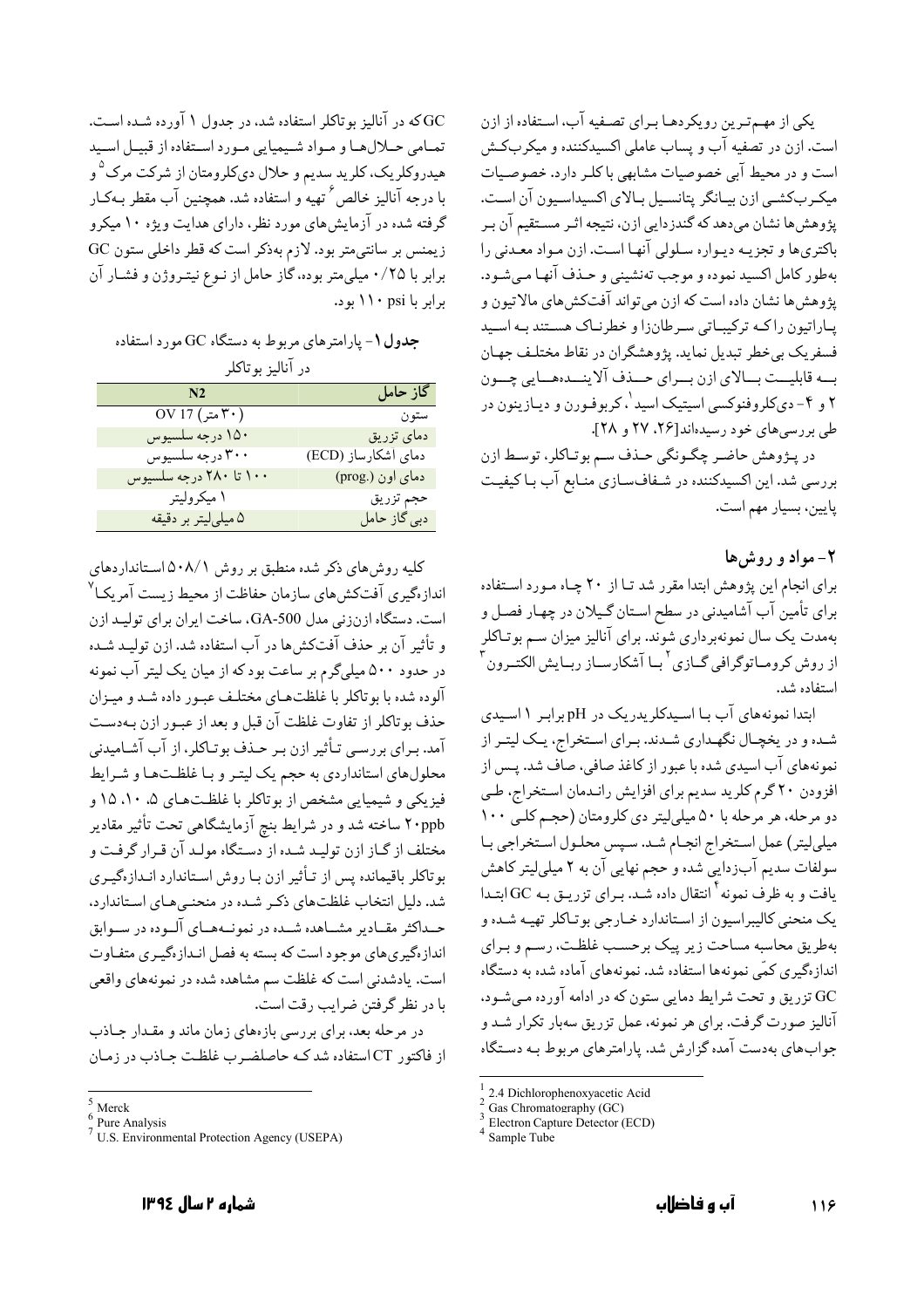مانـد اسـت و بـر اسـاس ايـن رابطـه بهتـرين زمـان مانـد انتخـاب و آزمایش ها بر اساس آن صورت گرفت. رویکرد ازنزنمی یک روش بسیار مناسب از جهت اقتصادی برای حذف آفتکشها از آبهای آشامیدنی است. با توجه به این موضوع کـه نـرخ تمـاس ازن بـا سـم مورد نظر بسیار حائز اهمیت است، در بررسی حاضر این نرخ تماس با استفاده از مدل سینتیکی شبه نوع اول بررسی شد. در این مـدل بـا توحه بـه غلظت اوليـه بوتـاكلر و غلظـت آن در زمـان t و همچنـين غلظت ماده اکسید کننده با پیروی از رابطه ۱ نرخ تماس برآورد شد  $Log[C_t]/[C_0] = -K[O_3]$  t  $(1)$ که در این رابطه K فلظت آلاینده در زمان t،  $\rm C_{0}$  غلظت آلاینـده در زمـان صـفر، K

نرخ تماس عامل اكسيد كننده با آلاينده و t زمان است.

همچنین برای بررسی بـازههـای زمـان مانـد و مقـدار جـاذب از فاکتور CT (k) استفاده شد که حاصلضرب غلظت جـاذب در زمـان مانـد اسـت. بـر اسـاس ايـن رابطـه بهتـرين زمـان مانـد انتخـاب و آزمایش ها بر اساس آن صورت گرفت

$$
k = Cn \times t
$$
  

$$
C = \left(\frac{k}{t}\right)^{\frac{1}{n}}
$$

که در این روابط C غلظت جاذب برحسب ميلي گرم جاذب در ليتر آب است.

$$
\frac{k}{C^n}
$$

 $t =$ 

 $($ f $)$ که در این رابطه

 $(5)$ 

 $(5)$ 

t زمان تماس جاذب و آب در طول آزمايش برحسب دقيقه است. برای آنالیزهای آماری از نـرمافـزار SPSS و بـهمنظـور تعیـین معنى دار بودن رابطه غلظت فلـزات در آب در فصـل هـاي مختلـف سال از آزمون غیر بارامتر یک کروسکال والیس ( استفاده شد.

٣-نتايج و بحث برای اندازهگیری کمّبی نمونـههـا، منحنـی کالیبراسـیون از اسـتاندارد خارجی بوتاکلر تهیه شد و از راه محاسبه مساحت زیر پیک برحسب غلظت رسم شد. نتایج این بررسی در شکلهای ۱ تـا ۴ بـهترتیـب برای چهار فصل بهار، تابستان، پاییز و زمستان مشخص است. مراحل استخراج و تزریق برای هـر نمونـه بـه دسـتگاه در سـه تكـرار جداگانه انجام شد و دقت و تکرارپذیری در نتایج با استانداردهای



جهانی حد مجاز آلودگی ها برای آب های آشامیدنی مقایسـه شـد. در هیچکدام از نمـونههای مـورد مطالعـه، غلظت آفـتکش بــوتاکلـر

 $1$  Kruskal-Wallis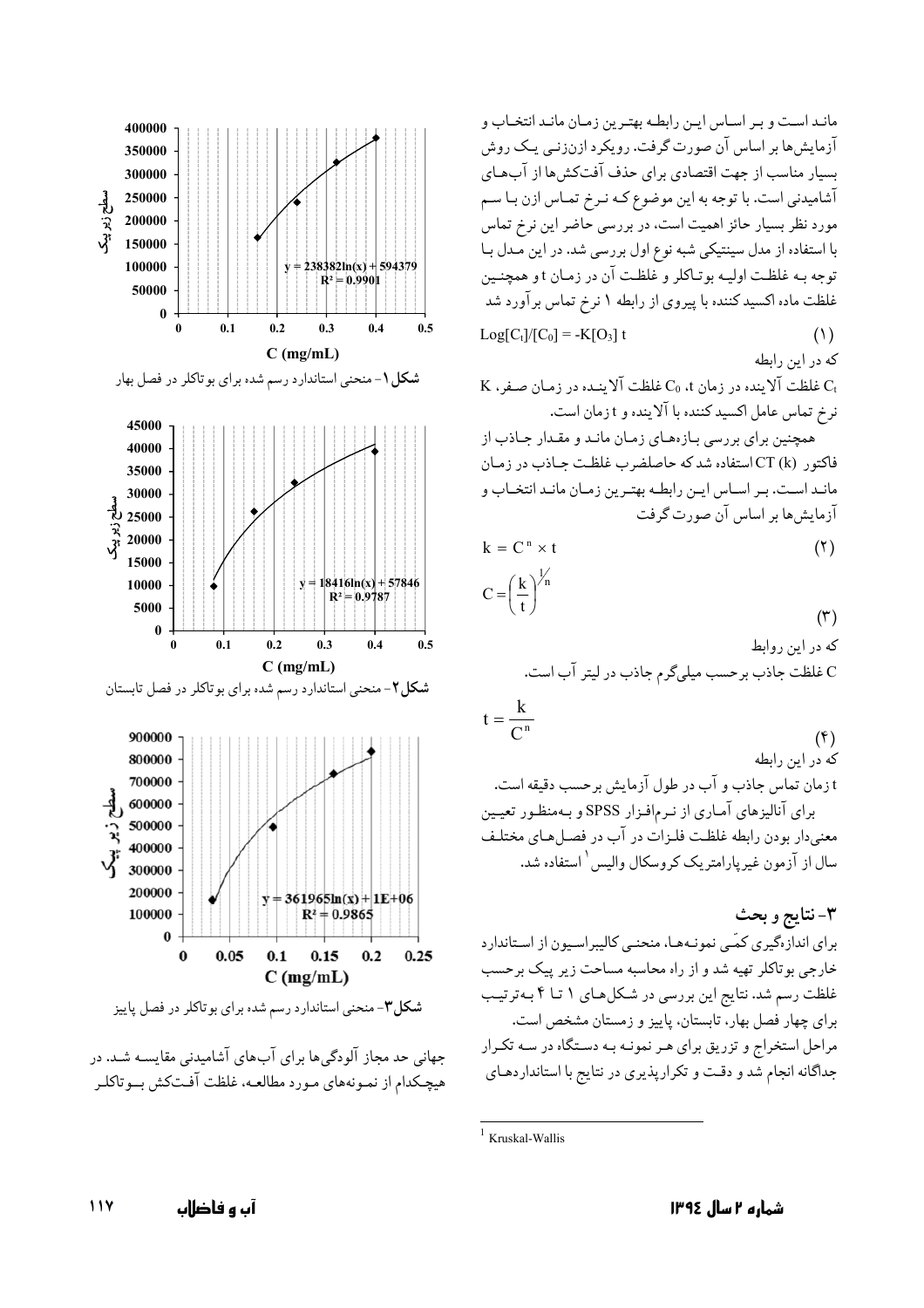

شکل۴- منحنی استاندارد رسم شده برای بوتاکلر در فصل زمستان

بالاتر از حد استاندارد نبود. نتايج مقايسه غلظت بوتاكلر در نمونهها قبل و بعد از عبور ازن از در شکلهای ۵ و ۶ بهصورت نمودارهای کروماتوگراف برای نمونه نشان داده شده است. در کروماتوگرامهای آورده شـده در شـکل ۵ پیـک مربـوط بـه بوتـاکلر افـزده شـده بـه

نمونههای طبیعی در زمان ۱۰/۵ دقیقه دیـده مـی شـود کـه در روی طيف نيز نشان داده شده است.

سپس نمونههای آلوده شده در معرض ازن در شرایط بهینه قـرار گرفت. پس از استخراج نمونهها در شکل ۶کروماتوگرام مربـوط بـه آنها نشان داده شده است كـه كـاهش شـديد انـدازه پيـك مربـوط بـه بو تاكلر نشان دهنده حذف درخور توجه اين آفتكش از آب است.

اما در مقیاس نسبی و برای چهار فصل زمانی مورد مطالعه، مقایسهای بین غلظت این سم در آب در شکل۷ آورده شـده اسـت. همانطور که از نتایج مشخص است، غلظت میانگین سم بوتاکلر در فصل های پرباران سال بیشتر است. بـا در نظـر گـرفتن اینکـه زمـان مصرف این سم در مزارع کشـاورزی، فصـل بهـار اسـت و میـانگین بالای اندازهگیری شده برای سطح آفتکش بوتـاکلر بـر فصـلهـای پربارش منطبـق اسـت، مـيتـوان نتيجـه گرفـت آفـتكـش بوتـاكلر انحلال پذیری بالایی دارد و بهخوبی توسط بارندگی شسته می شود.



شكل ۵-كروماتوگرام نمونه قبل از حذف بوتاكلر



شکل۶-کروماتوگرام نمونه بعد از حذف بوتاکلر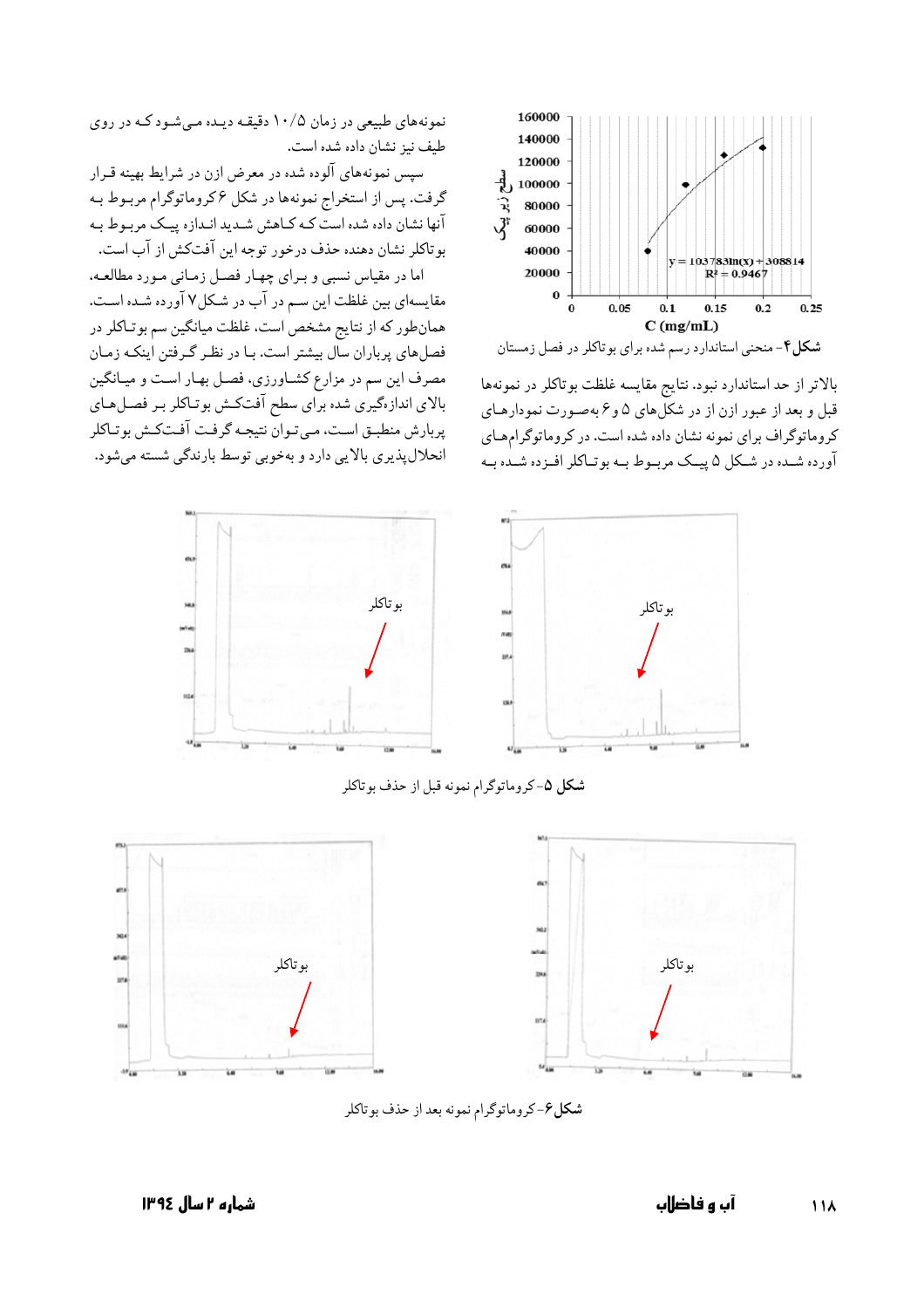

شکل ۷- مقایسه غلظت میانگین بوتاکلر در نمونههای مورد مطالعه در فصل های مختلف سال

نتايج آزمون ناپارامتريک کروسکال واليس بـراي نمونـههـا در جـدولهـاي ٢ تـا ۵ بيـانگر ايـن موضـوع اسـت كـه سـطح بوتـاكلر اندازهگیری شده در نمونههـا در فصـلهـای مختلـف سـال بـا سـطح معنیداری ۰/۰۰۱ دارای ارتباط معنیداری هستند. به بیان دیگر با توجه به نتایج بهدست آمده، گستره تغییرات میزان سم موجود نمونـه در فصل های مختلف سال معنی دار بو ده است.

جدول ۲- آمار توصيفي بهدست آمده با استفاده از NPar Test برای مقایسه فصل ها

| ىشىنە | كمينه                   | انحراف<br>استاندار د              | ا ميانگين $\mathbf N$ |        |
|-------|-------------------------|-----------------------------------|-----------------------|--------|
| 7/019 | $\cdot/\cdot\cdot\cdot$ | $\cdot$ /٣٣٩۶٢٨ $\cdot$ /١٧۴٠١ ٨. |                       | آنالية |
| ۴     |                         | 1/170                             | $\frac{1}{2}$         | فصل ۸۰ |

| جدول۳-نتایج ازمون کروسکال والیس برای مقایسه |    | فصل هاي مختلف سال |        |
|---------------------------------------------|----|-------------------|--------|
| ميانگين                                     | N  | فصل               |        |
| $\Delta Y$ /9.                              | ٢٠ | بهار              |        |
| $\mathsf{r}\cdot\mathsf{A}$                 |    | تابستان ۲۰        |        |
| $f \wedge / \cdot r$                        |    | ياييز ۲۰          | آناليز |
| $\mathbf{r} \cdot / \mathbf{v}$             |    | زمستان ۲۰         |        |
|                                             |    | مجموع ۸۰          |        |

| جدول۴-نتايج آزمون معنىداري كروسكال واليس |             |
|------------------------------------------|-------------|
| آناليز                                   |             |
| 10/998                                   | Chi-Square  |
| ٣                                        | Df          |
| $/ \cdot \cdot \cdot$                    | Asymp. Sig. |

جدول۵- آمار توصیفی بهدست آمده با استفاده از NPar Test برای مقايسه فصل ها

| بيشينه                       |         | انحراف استاندارد كمينه   | ا میانگین $\mathbf N$                                         |  |
|------------------------------|---------|--------------------------|---------------------------------------------------------------|--|
| $Y/\Delta$ 19 $\cdot/\cdots$ |         | $\cdot$ /۳۳۹۶۲۸          | $\cdot / \sqrt{(\cdot)} \quad \wedge \cdot \quad \text{with}$ |  |
|                              | $Y - 1$ | $\Delta/\lambda \cdot r$ | $\lambda \cdot / \Delta \cdot$ $\lambda \cdot$ Well           |  |

مطالعـه روش حـذف بوتـاكلر بـا ازن، بـهروش بسـته ٰ بـا ورود مستقیم گـاز ازن تولیـد شـده از منبـع بـه درون محلـول اسـتاندارد و شبیهسازی شده با شـرایط آبهـای طبیعـی، انجـام شـد. در جریـان آزمايش، شرايط جريان گاز ازن و زمان تماس با محلول بـهگونـهاي تنظیم شد که حاصلضرب جریان بـا زمـان یـا CT مقـادیر مشخصـی شود. سپس تبأثیر متغیرهبای محیطے، نظیر دمیا، pH و سبختے پیا تغییرات میزان CT بهشکل نمودارهای مربوطـه ثبـت و نقـاط بهینـه مشخص شد. برای بررسی فاکتور دما، دماهای ۲۰ و ۲۵ و ۳۰ درجه سلسیوس در نظر گرفته شد و همان طور که در شکل ۸ نماییان است با افزایش دما، راندمان کارایی فرایند ازنزنی در حذف سـم بو تـاکلر از آب افـزايش يافـت كـه دليـل آن را مـيتـوان بـه افـزايش انحــلالپــذيري ازن در آب در دماهــاي بــالاتر و افــزايش ســرعت مولکولهای آنالیت نسبت داد. همچنین تأثیر غلظت یون  $\mathrm{H}^+$  در سـه pH ۵/۵ ، ۷ و ۵/۸که نزدیک به گستره pH آبهای طبیعی است. بررسی شد. دلیل راندمان متفاوت، مکانیسم ازنزنی و پایـداری ازن در حضور یونهای هیدروکسیل دانست. ایـن تفـاوت رانـدمان در شکل ۹ بهوضوح قابل تشخیص است. برای بررسی تأثیر سختی، سه نقطه ۱۰۰، ۲۰۰ و ۳۰۰ در نظر گرفته شد که نزدیک به سختی آبهای آشامیدنی تصفیه شده زیرزمینـی بـود. تفـاوت در راندمان حذف در شکل ۱۰ نشـان داده شـده اسـت. همـان طور کـه مشاهده می شود با افزایش سختی، راندمان کاهش یافت که دلیـل آن مزاحمت امـلاح كلسـيمي و منيزيمـي در مكانيسـم واكـنش حـذف است.

 $1$  batch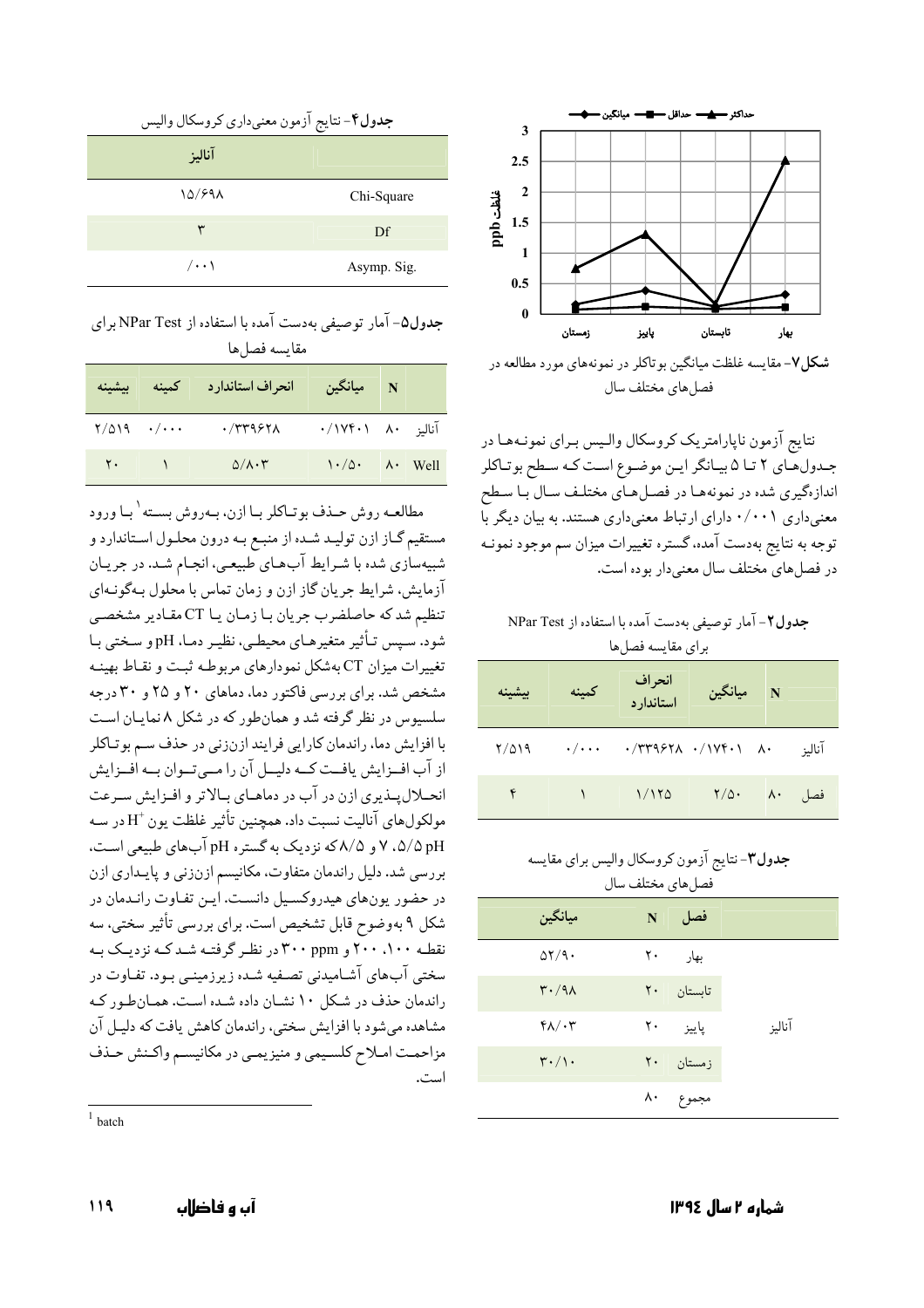

برای بررسی پارامترهای مربوط به اکسیداسیون و حذف بو تاکلر از آب بهوسیله ازن، از پارامتر CTکه حاصلضرب غلظت عامل اکسید کننده در زمان تماس آن باگونه مورد نظر است، استفاده شـد. از آنجایی که در آزمایشهای انجام شده تغییـر مقـدار CT بـا تغییـر دادن پارامتر زمان صورت میگرفت. برای بررسی مقایسـهای تغییـر غلظت بر روی نتیجـه آزمـایش هـا، فراینـدهای مشـابهی در شـرایط بهینه بـهدسـت آمـده از آزمـایش۵هـای قبلـی انجـام و در آنهـا بـرای تغییرات میزان CT از تغییرات C بهعنوان غلظت استفاده شد. نتایج

بهدست آمده در شکل ۱۱ آورده شده است. مطابق این نتایج، مقادیر .<br>CTکه با تغییر مقادیر غلظت تنظیم شده باشد، بهطور متوسط دارای کارایی بیشتری در حـذف بوتـاکلر اسـت. دلیـل ایـن امـر در میـزان یایداری ازن با گذشت زمان است که با افزایش زمان تماس، بهدلیـل كاهش پايداري ازن، غلظت آن نيز تغييـر كـرده و در نتيجـه كـارايي آن کاهش می یابد.

بهمنظور تعیین نـرخ تمـاس در شـرایط بهینـه بـا غلظـت ازن ۴ میلیگرم بر دقیقه، ابتدا روند غلظت سم بوتاکلر در زمان هـای مـورد نظر بررسی شد. همان طور که در شکل ۱۲ مشاهده میشود، با گذشت زمان مقدار غلظت سم مورد نظـر يـک رونـد نزولـي را طـي میکند. با توجه به معادله سینتیکی شبه نوع اول، نـرخ تمـاس عامـل اکسید کننده با سم بوتاکلر سنجیده شد که نتـایج در جـدول ۶ نشـان داده شده است. با توجـه بـه نتـايج بـهدسـت آمـده مشـخص شـد كـه حاصلضرب غلظت ازن در مدت زمـان تمـاس، بـا لگـاريتم ميـزان بوتاکلر رابطه خطی و غیرمستقیم دارد. در شکل ۱۳ میزان تغییـرات غلظت بوتاکلر در آب آشامیدنی با تغییرات نـرخ تمـاس نشـان داده شده است.



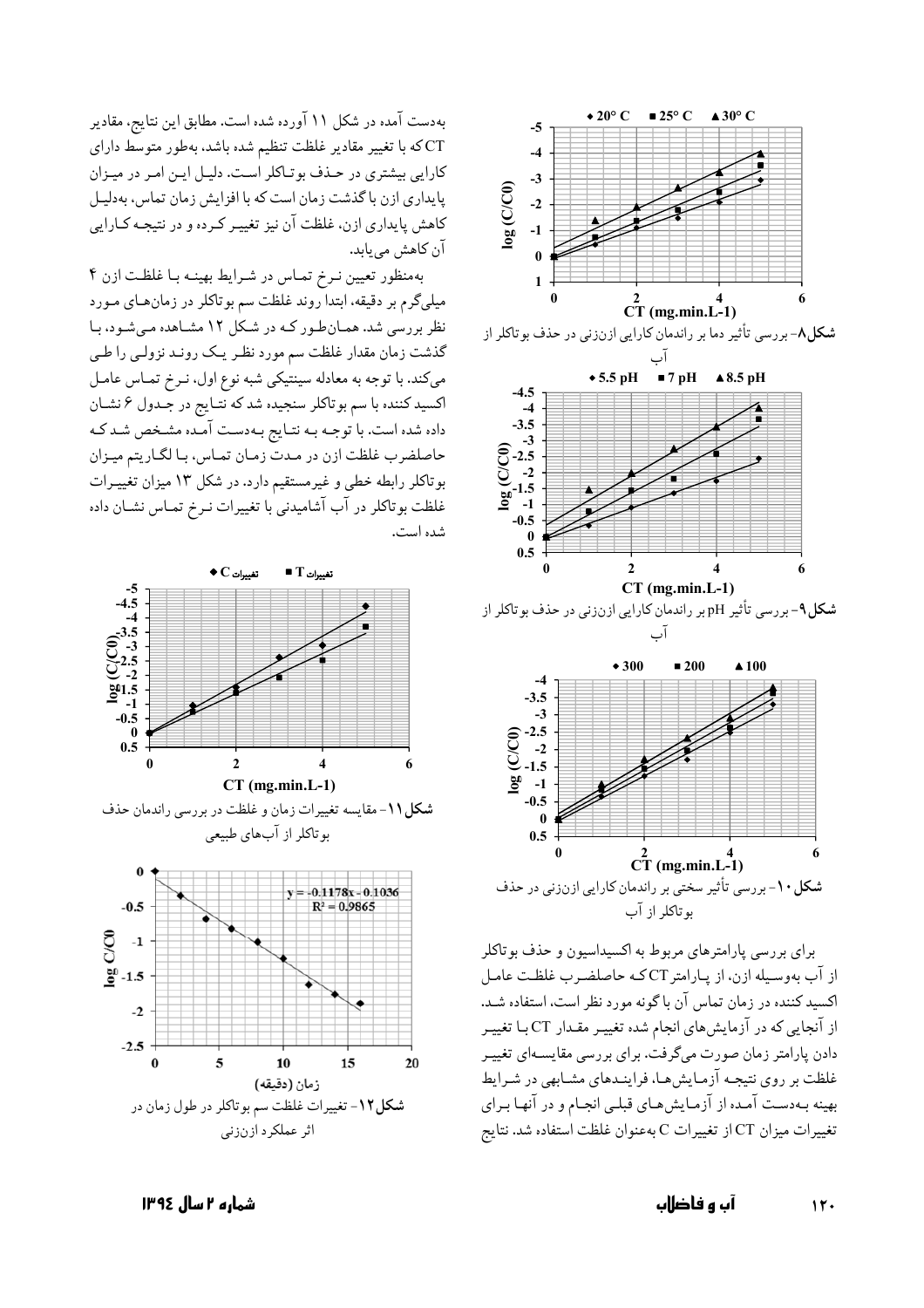| <b>جدول۶</b> –نتايج مربوط به بررسي نرخ تماس ازن با سم بوتاكلر |  |  |  |  |
|---------------------------------------------------------------|--|--|--|--|
|---------------------------------------------------------------|--|--|--|--|

|                                | ~                            |    |
|--------------------------------|------------------------------|----|
| $\mathbf K$                    | $Log[c_t]/[c_0]$             |    |
| ٠                              |                              |    |
| $\cdot/\cdot$ ۴۳               | $-\cdot/\mathcal{r}$ $\circ$ | ۲  |
| $\cdot/\cdot$ f $\cdot$        | $-\cdot$ / $9\lambda$        | ۴  |
| $\cdot/\cdot$ ۳۴               | $-\cdot/\lambda$ ۲           | ۶  |
| $\cdot/\cdot$ ۳۱               | $-\frac{1}{1}$               | ٨  |
| $\cdot/\cdot$ ۳۱               | $-1/79$                      | ١. |
| $\cdot/\cdot$ ۳۳               | $-1/54$                      | ۱۲ |
| $\cdot/\cdot$ ۳۱               | $-\frac{1}{9}$               | ۱۴ |
| $\cdot$ / $\cdot$ $\uparrow$ 9 | $-1/\lambda$ ۹               | ۱۶ |



لگاريتم نرخ تماس با ازن

بررسه های متعبددی در مورد حیذف آفتکش هیا در جهیان صورت گرفتـه اسـت، بـهعنـوان نمونـه اورمـد و همكـاران در سـال ۲۰۰۸، از دو روش کلرزنبی و ازنزنبی بـرای حـذف آلاینـدههـای مختلف از آب رودخانه ابرو <sup>۱</sup> استفاده کردنـد کـه بـا توجـه بـه نتـايج بهدست آمده، راندمان میزان حذف سموم یاد شـده بـهروش کلرزنــي ۶۰ درصد و بهروش ازنزنی ۷۰ درصد بود. نتـایج ایـن بررسـی بـه راندمان بالای رویکرد اکسیداسیون از طریق ازن برای حذف سموم اشاره دار د[۲۹].

همچنین در بررسی که توسط رینولد در سال ۱۹۸۹ و دیوید در سـال ۱۹۹۱، بـر روی فاکتورهـای محیطـی تأثیرگـذار بـر فراینــد ازنزني انجام گرفت، نشـان داده شـد كـه بـا افـزايش pH، رانـدمان ازنزني افـزايش مـي يابـدكـه بـا نتـايج بررسـي حاضـر همخـواني دارد[۳۰ و ۳۱].

در بررسی دیگر که بهدست میتلر و همکاران در سال ۱۹۸۷، در زمینه بررسی راندمان و کارایی انواع اکسید کننـدهما بـرای حـذف آفتکشها انجام گرفت، بین اکسید کننـدههـایی چـون ازن، کلـر ،

يرمنگنات يتاسيم، بيشترين درصد رانـدمان مربـوط بـه حـذف سـم آلاکلر <sup>۲</sup> با ازن بود که مقدار ۹۵ درصد را نشان داد که قابلیت بالای ايسن رويكسرد را بسراي حسذف سمموم نشسان مسى دهسد[٣٢]. در بررسی هایی که توسط سازمان حفاظت از محیط زیست آمریکـا در سال ۲۰۰۱، انجام شده است، مشخص شده که رانـدمان حـذف مـواد از آب با استفاده از ازن، وابستگی بالایی با کیفیت آب (کدورت، كميت و نوع مواد آلاينده، دما و pH)، زمان تمـاس و زمـان كـاربرد ماده اکسیدکننده در آب دارد که این امر در نتایج بررسیهای حاضـر بهوضوح ديده مي شود [٣٣].

مطالعات سینتیکی گستردهای در زمینه بررسبی عملکـرد عوامـل اکسنده در جذب آفتکشها بهدست پژوهشگران بسیاری در سطح جهان انجـام شـده اسـت و بـر طبـق نتـايج ايـن مطالعـات، فراينـد اکسیداسیون یکی از مناسب ترین روش ها برای حذف علفکش های سمّی و پایداری چون بوتاکلر و بسیاری از ترکیبات است. طهماسب و همکـاران در پژوهشــي در سـال ۲۰۰۱، بـه حـذف آفـتکـش کلروفنیــلاوره <sup>۳</sup>از آب بــا اســتفاده از ازنزنــی پرداختنــد. آنهــا از مطالعات سینتیکی بـرای بررسـی مقـدار جـذب در شـرایط مختلـف دمایی و زمان تماس استفاده کردنـد کـه نتـایج ایـن بررسـی قابلیـت بالای حذف را توسط ازن نشان میدهد و بـا نتـايج بررسـي حاضـر همخواني دارد[۳۴]. احمد و همكاران در سال ۲۰۱۳، در پژوهشي در زمینه بررسی قابلیت حـذف آفـتکـشهـا از آب، بـا اسـتفاده از ازنزنی، دو سطح غلظت ۱و ppm ۲ را با توجه به زمان های تماس مختلـف مطالعـه، مشـاهده كردنـد كـه بـا افـزايش زمـان تمـاس كلروپيريفـوس أو سـيپرمترين <sup>٥</sup>بـا ازن، نـرخ حـذف افـزايش پيــدا می کند به طوری که درصد حذف در زمان های ۴۵، ۳۰، ۱۵ و ۶۰ دقيقــــــه در ســـــــطح غلظــــــت ۰/ ۰/۵،۹۶/۳،۹۷/۴،۱ و ۹۸/۵ ppm بود که نتایج بررسی حاضر را تأیید میکند[۳۵].

۴- نتيجهگير ي

با توجه به نتايج مشـخص شـد كـه بـا افـزايش دمـا، رانـدمان حـذف افزایش می یابد. همچنین در pHهای قلیایی راندمان ازنزنی برای حذف سم بوتاكلر بيشتر است.

با توجه به نتایج بهدست آمده از بررسی عامل سختی بر رانـدمان حذف مشخص شد كه با افزايش سختي و بـا افـزايش زمـان تمـاس عامل اکسنده با گونه مـورد نظـر، کـارایی و رانـدمان حـذف کـاهش می یابد. با وجود تمامی فوایدی کـه بـرای ایـن رویکـرد عنـوان شـد،

 $1$  Ebro

Alachlor

Chlorophenylurea

Chloropyrifos

Cypermethrin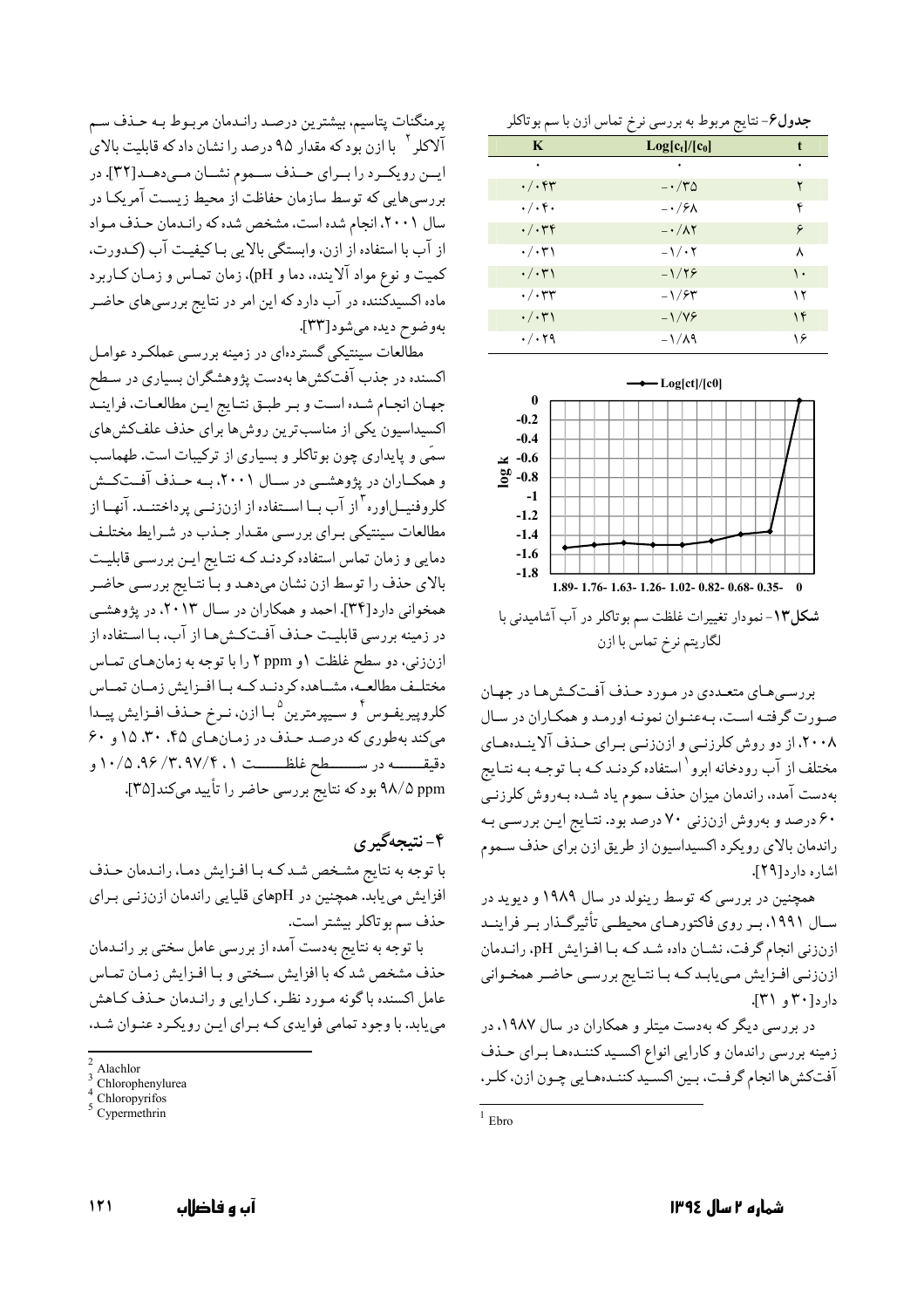با توجه به نتایج حاضر، بهنظر میرسد کـه روش ازنزنـی توجـه بیشتر توسط ارگانیسمهای موجـود در آب قابـل تجزیـه بیولوژیـک میسشتری را از سوی مسئولان مربوط میطلبد، زیرا میتوانـد یکـی از روش های مناسب بـرای حـذف سـم بوتـاکلر از منـابع آبـی باشـد و ازن قابليت تجزيه زنجيره طولاني و با تعداد زياد مولكـول را دارد و مسه همچنين براي حذف و كنترل آفتكش ها كه قابليت انتقال و انباشت را از محیطهای آبی به منابع غذایی مورد مصرف انسانها دارند. مناسب است.

می توان اشاره کرد که محصولات جـانبی حاصـل از روش ازنزنـی، است و برای مصرفکنندگان خطرات شایان توجهی ندارد. از طرفبی این امر بهطور همزمان باعث افزایش اکسیژن محلـول در منبـع آبـي مې شو د.

۵- مراجع

- 1. Adeyeye, A., and Osibanjo, O. (1999). "Residues of organochlorine pesticides in fruits, vegetables and tubers from Nigerian markets." J. of the Science of the Total Environment, 231, 227-233.
- 2. Deng, L., Qu, H.M., Huang, R.K., Yang, Y.Z., Zheng, X.B., and Wang, H.Y. (2003). "Survey of food poisoning by organosphorus pesticide at an employee refectory." J. of Practical Preventive Medicine, 10, 766-767.
- 3. Li, X.H. (2002). "Analysis of food poisoning due to taking vegetable contaminated with organophosphorus pesticide." J. of China Tropical Medicine, 2(4), 519.
- 4. Kumari, N., Narayan, O.P., and Rai, L.C. (2009). "Understanding bu-tachlor toxicity inAulosira fertilissimausing physiological, biochemical and proteomic approaches." J. of Chemosphere, 77, 1501-1507.
- 5. Debnath, A., Das, A.C., and Mukherjee, D. (2002). "Persistence and effect of butachlor and basalin on the activities of phosphate solubilizing microorganisms in wetland rice soil." J. of Bulletin of Environmental Contamination and Toxicology, 68, 766-777.
- 6. Xu, D., Xu, Z., Zhu, S., Cao, Y., Wang, Y., Du, X., Gu, Q., and Li, F. (2005). "Adsorption behavior of herbicide butachlor on typical soils in China and humic acids from the soil samples." J. of Colloid. Interf. Sci., 285, 27-32.
- 7. Suseel, M.R. (2001). "Effect of butachlor on growth and nitrogen fixation byAnabaena sphaerica." J. of Environmental Biology, 22, 201-203.
- 8. Min, H., Ye, Y.F., Chen, Z.Y., Wu, W.X., and Du, Y.F. (2002). "Effects of butachlor on microbial enzyme activities in paddy soil." J. of Environmental Sciences, 14(3), 413-417.
- 9. Chen, Y.C., Katherinebanks, M., and Paulschwab, A. (2003). "Pyrene degradation in the rhizosphere of Tall Fescue (Festuca arundinacea) and Switchgrass (Panicum virgatum L)." J. of Environmental Science and Technology, 37, 5778-5782.
- 10. Junghans, M., Backhaus, T., Faust, M., Scholze, M., and Grimme, L.H. (2003). "Predictability of combined effects of eight chloroacetanilide herbicides on algal reproduction." J. of Pest Management Science, 59, 1101-1110.
- 11. Farah, M.A., Ateeq, B., Ali, M.N., Sabir, R., and Ahmad, W. (2004), "Studies on lethal concentrations and toxicity stress of some xenobiotics on aquatic organisms." J. of Chemosphere, 55, 257-265.
- 12. Senseman, S.A. (2007). Herbicide handbook, Weed Science Society of America, Lawrence.
- 13. Bowen, G.D., and Rovira, A.D. (1991). "The rhizosphere." Waisel, Y., Eshel, A., and Kafkafi, U., (Eds.) Plant roots-the hidden half, Marcel Dekker Inc., New York, 641-661.
- 14. Turpault, M.P., Gobran, G.R., and Bonnaud, P. (2007). "Temporal variations of rhizosphere and bulk soil chemistry in a Douglas fir stand." J. of Geoderma, 137, 490-496.
- 15. Ye, C.M., Wang, X.J., and Zheng, H.H. (2002). "Biodegradation of acetanilide herbicides acetochlor and butachlor in soil." J. of Environmental Sciences, 14(4), 524-529.
- 16. Chen, W.C., Yen, J.H., Chang, C.S., and Wang, Y.S. (2009), "Effects of herbicide butachlor on soil microorganisms and on nitrogen-fixing abilities in paddy soil." J .of Ecotoxicology and Environmental Safety, 72, 120-127.